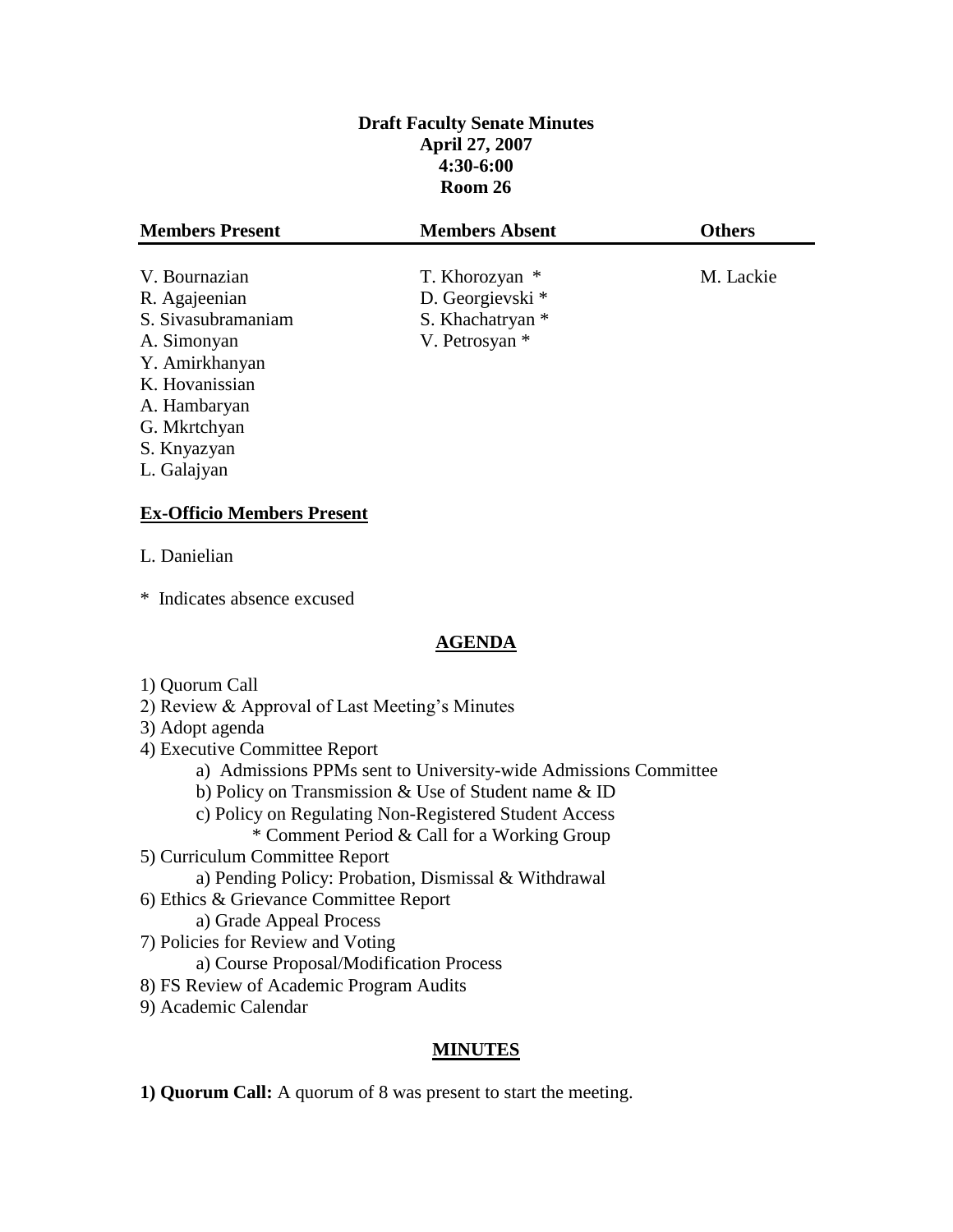### **2) Review & Approval of Last Meeting's Minutes**

Change by provost in notes: asked that Ad Hoc Committee rules be reconsidered with regard to grade dispute issues. The Dean of the department should be final arbitrator. The student would take the dispute to the Ethics & Grievance Committee only if there were some question unethical treatment of the student by the instructor. Vote: 7 yes, 1 abstain

## **3. Adopt Agenda**

a) Provost: Add a discussion of Faculty Senate Review of Programs audit b) Chairman: Add discussion about the Academic Calendar Agenda adopted by consensus.

## **4. Executive Committee (EC) Report**

a) Admissions PPMs sent to University-wide Admissions Committee The EC reported that the University-wide Admissions Committee had received the Admissions PPMs.

b) Policy on Transmission & Use of Student Names & ID

The EC vetted this and suggested that the EC could just write the policy in terms of positive directives instead of negative prohibitions. After extended FS debate, however, the FS decided that this issue was not properly within the FS's agenda and to issue the following statement: The FS defers to the Administration to implement the FIRPA mandates. Motion for a vote on the statement was presented by Agajeenian, seconded by Galajyan. Votes in favor: 9; against: 0

c) Policy on Regulating Non-Registered Student Access

After some FS debate this policy regarding non-registered student access to university facilities was deferred to Administration. Motion to defer was presented by Knyazyan and seconded by Agajeenian. Vote: yes 9, no  $\Omega$ 

# **5. Curriculum Committee Report**

a) Pending Policy on Probation, Dismissal & Withdrawal. The CC requested more time to present this policy to the FS.

#### **6. Ethics & Grievance Committee Report**

a) Grade Appeal Process

The grade appeal process needs to be explicitly stated in the on-line catalogue and should say that grade appeals start with the instructor and, if unresolved, go before the Dean. If the student still feels that a non-academic criterion was applied in arriving at the disputed grade, then issue goes justifiably before the Ethics & Grievance Committee. The Provost asked that such a policy needs to be articulated by the May  $11<sup>th</sup> FS$  meeting and then inserted into the on-line catalogue.

#### **7. Policies for Review and Voting**

a) Course Proposal/Modification Process